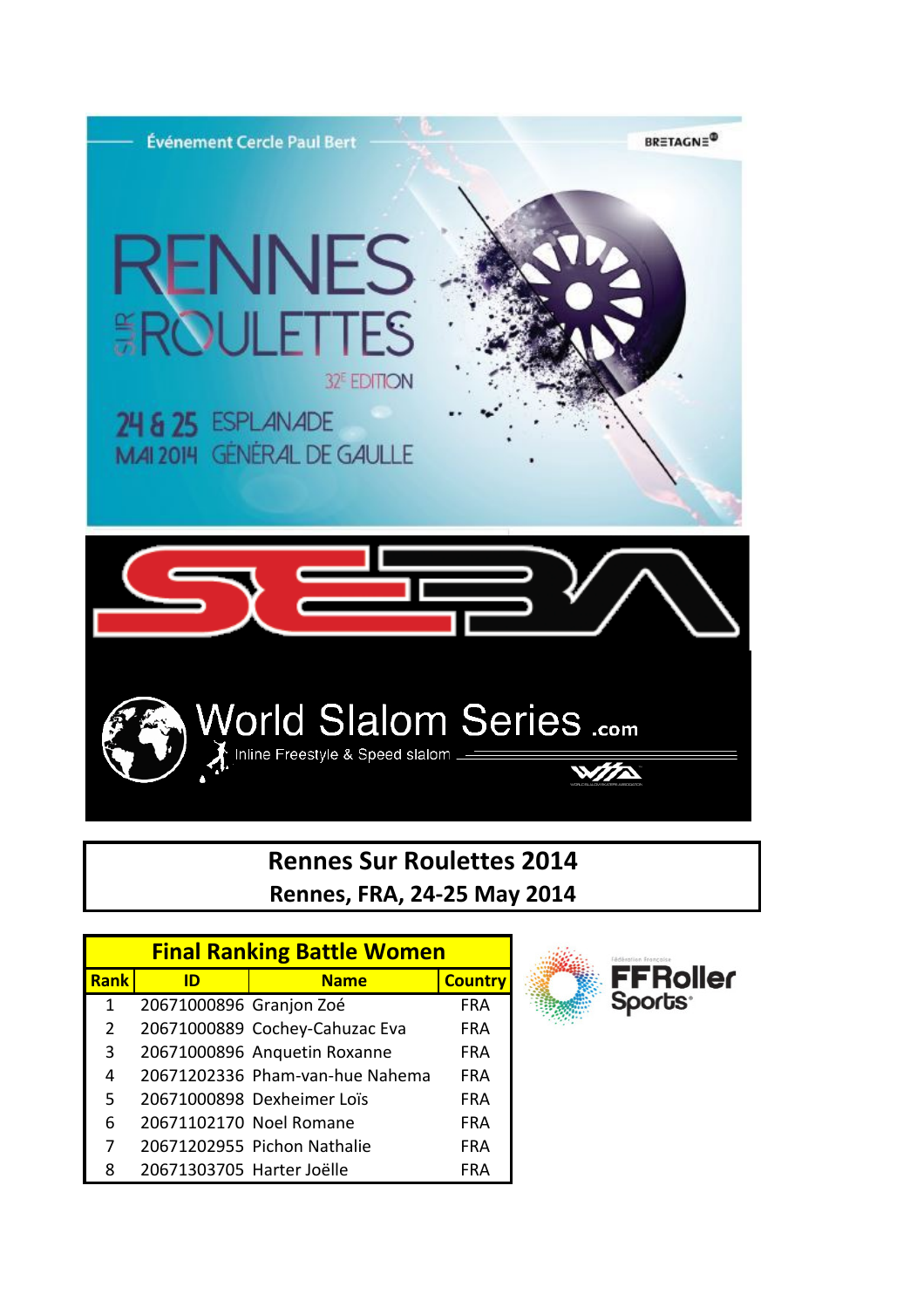| <b>Final Ranking Battle Men</b> |                         |                                  |                |  |  |
|---------------------------------|-------------------------|----------------------------------|----------------|--|--|
| <b>Rank</b>                     | ID                      | <b>Name</b>                      | <b>Country</b> |  |  |
| $\mathbf{1}$                    |                         | 10671000417 Lebois Romain        | <b>FRA</b>     |  |  |
| 2                               |                         | 10671000150 Claris Alexandre     | <b>FRA</b>     |  |  |
| 3                               |                         | 10671101529 Menard Nathan        | <b>FRA</b>     |  |  |
| 4                               |                         | 10671101533 Nicolao Ambroise     | FRA            |  |  |
| 5                               |                         | <b>Bouron Nicolas</b>            | <b>FRA</b>     |  |  |
| 6                               | 10671101498 Sow Guy     |                                  | <b>FRA</b>     |  |  |
| 7                               | 10671303383 Elias Yoann |                                  | FRA            |  |  |
| 8                               |                         | 10671102166 Amiand Ismaël        | FRA            |  |  |
| 9                               |                         | 10671000565 Menard Remy          | <b>FRA</b>     |  |  |
| 9                               |                         | <b>Bailleul Frédéric</b>         | <b>FRA</b>     |  |  |
| 9                               |                         | 10671303383 Rutard Marius        | FRA            |  |  |
| 9                               |                         | 10671101498 Pitingolo Dominique  | <b>FRA</b>     |  |  |
| 13                              | 10671101526 Baudoin Tom |                                  | FRA            |  |  |
| 13                              |                         | 10671101532 Milot Pierre-Antoine | FRA            |  |  |

|             | <b>Final Ranking Speed Slalom Women</b> |                                |                |       |              |  |
|-------------|-----------------------------------------|--------------------------------|----------------|-------|--------------|--|
| <b>Rank</b> | ID                                      | <b>Name</b>                    | <b>Country</b> | Q.B.T | <u>F.B.T</u> |  |
| 1           |                                         | 20671000891 Derisbourg Tiffany | <b>FRA</b>     | 5,014 | 5,841        |  |
| 2           | 20671000896 Granjon Zoé                 |                                | <b>FRA</b>     | 5,415 | 6,106        |  |
| 3           |                                         | 20671000899 Kerbrat Caroline   | <b>FRA</b>     | 5,384 | 6,076        |  |
| 4           |                                         | 20671202373 Moreno Laurine     | <b>FRA</b>     | 5,435 | 6,111        |  |
| 5           |                                         | 20671202350 Duchemin Elisabeth | <b>FRA</b>     | 5,591 | 6,666        |  |
| 6           |                                         | 20671102170 Dexheimer Lois     | <b>FRA</b>     | 5,796 | 6,551        |  |
| 7           |                                         | 20671202371 Corcinos Elodie    | <b>FRA</b>     | 5,803 |              |  |
| 8           | 20671101535 Grall Justine               |                                | <b>FRA</b>     | 5,896 | 6,814        |  |
| 9           |                                         | 20671000889 Cochey-Cahuzac Eva | <b>FRA</b>     | 5,949 |              |  |
| 10          |                                         | 20671101572 Stephan Flora      | <b>FRA</b>     | 6,180 |              |  |
| 11          | 20671202955 Noel Romane                 |                                | <b>FRA</b>     | 7,023 |              |  |
| 12          |                                         | 20671202955 Pichon Nathalie    | <b>FRA</b>     | DQ    |              |  |
| 12          |                                         | 20671000896 Anquetin Roxanne   | <b>FRA</b>     | DQ    |              |  |
| 12          |                                         | 20671000893 Dubernet Mallaury  | <b>FRA</b>     | DQ    |              |  |
| 12          |                                         | 20671101567 Billard Jessica    | <b>FRA</b>     | DQ    |              |  |
| 12          |                                         | 20671000890 Conan Maëliss      | FRA            | DQ    |              |  |

| <b>Final Ranking Speed Slalom Men</b> |                        |                              |                |       |              |
|---------------------------------------|------------------------|------------------------------|----------------|-------|--------------|
| Rank                                  | ID                     | <b>Name</b>                  | <b>Country</b> | Q.B.T | <b>F.B.T</b> |
| 1                                     | 10671000238 Fort Yohan |                              | <b>FRA</b>     | 4,250 | 5,518        |
| $\overline{2}$                        | 10671101813 Fort Jimmy |                              | <b>FRA</b>     | 4,624 | 5,574        |
| 3                                     |                        | 10671000417 Lebois Romain    | <b>FRA</b>     | 4,762 | 5,890        |
| 4                                     |                        | 10671202408 Escarpe Jérémy   | <b>FRA</b>     | 4,806 | 5,695        |
| 5                                     |                        | 10671000150 Claris Alexandre | <b>FRA</b>     | 5,042 | 5,443        |
| 6                                     |                        | 10671101530 Mage Léandre     | <b>FRA</b>     | 5,054 | 6,169        |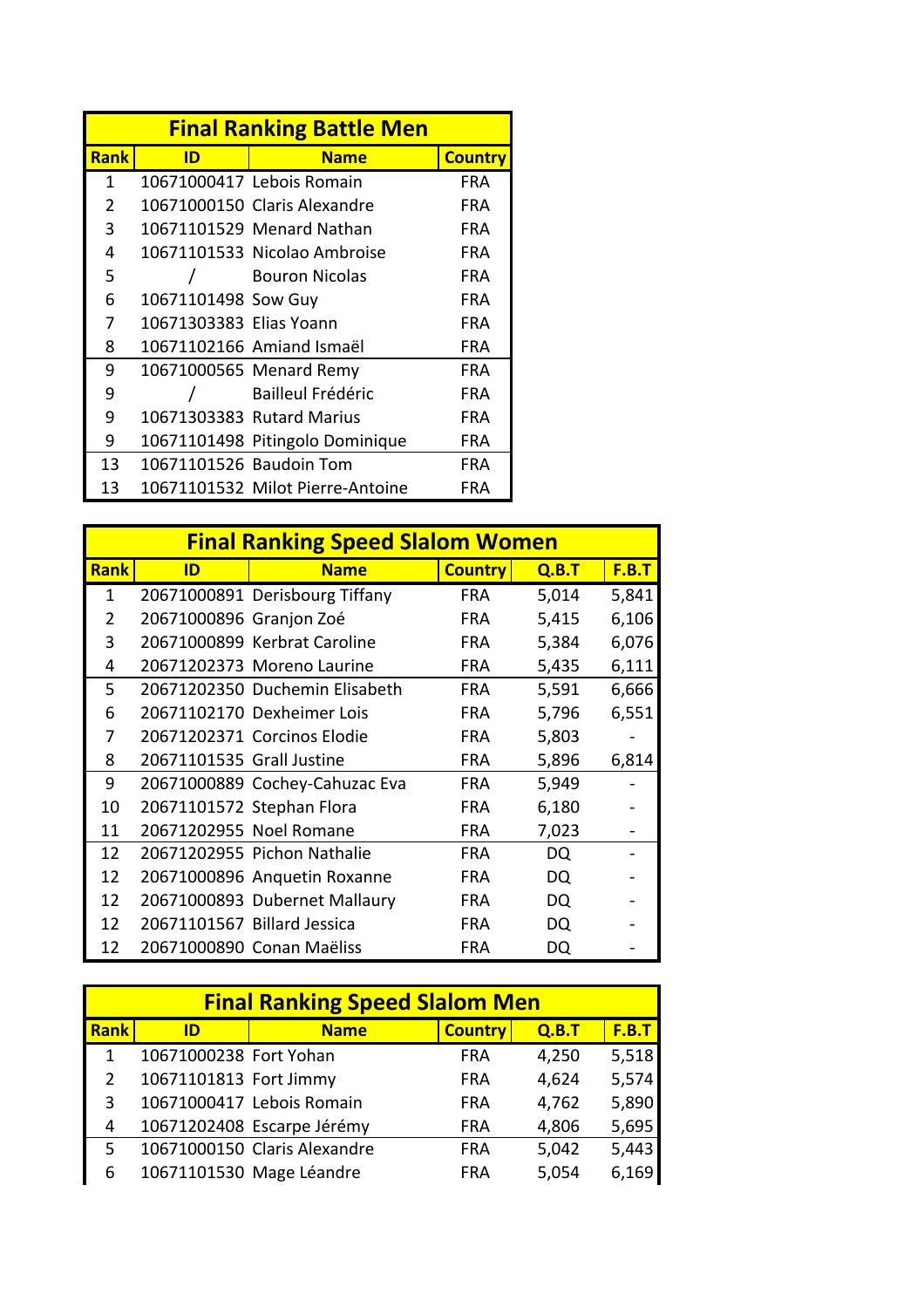| 7  | 10671101498 Sow Guy     |                               | <b>FRA</b> | 5,079 | 5,708 |
|----|-------------------------|-------------------------------|------------|-------|-------|
| 8  |                         | Violeau Martin                | <b>FRA</b> | 5,099 | 5,927 |
| 9  |                         | 10671202407 Moreno Benjamin   | <b>FRA</b> | 4,898 | 6,018 |
| 10 |                         | 10671101595 Le Goff Kieran    | <b>FRA</b> | 4,930 | 5,785 |
| 11 |                         | 10671202409 Mourlanne Alexis  | <b>FRA</b> | 4,952 | 6,495 |
| 12 |                         | 10671000206 Du peloux Flavien | <b>FRA</b> | 5,047 | 5,688 |
| 13 |                         | 10671101809 Marechal Etienne  | <b>FRA</b> | 5,225 | 6,305 |
| 14 |                         | 10671101545 Clusaz Maxence    | <b>FRA</b> | 5,379 |       |
| 15 |                         | 10671000240 Fremond Marc      | <b>FRA</b> | 5,383 | 6,214 |
| 16 | 10671102166 Elias Yoann |                               | <b>FRA</b> | 5,536 | 6,765 |
| 17 | 10631101904 Kullap Erki |                               | <b>FRA</b> | 5,589 |       |
| 18 |                         | 10671101532 Menard Remy       | <b>FRA</b> | 5,673 |       |
| 19 |                         | Rataud Thomas                 | <b>FRA</b> | 5,730 |       |
| 20 |                         | 10671101529 Menard Nathan     | <b>FRA</b> | 5,759 |       |
| 21 |                         | 10671101547 Canteau Marius    | <b>FRA</b> | 5,786 |       |
| 22 |                         | 10671101526 Amiand Ismaël     | <b>FRA</b> | 6,302 |       |
| 23 |                         | 10671101533 Nicolao Ambroise  | <b>FRA</b> | 6,349 |       |
| 24 |                         | 10671303383 Rutard Marius     | <b>FRA</b> | 6,414 |       |
| 25 |                         | <b>Bouron Nicolas</b>         | <b>FRA</b> | 6,888 |       |
| 26 |                         | 10671202736 Delaune Alois     | <b>FRA</b> | 6,980 |       |
| 27 |                         | 11301101872 Febvay Jean-Marc  | <b>FRA</b> | 7,009 |       |
| 28 |                         | Milot Pierre-Antoine          | <b>FRA</b> | DQ    |       |
| 28 |                         | 10671303621 Bernard Tony      | <b>FRA</b> | DQ    |       |
| 28 |                         | 10671202319 Jourdain Arthur   | <b>FRA</b> | DQ    |       |

| <b>Final Ranking Jumps Women</b> |                |                          |              |                  |  |
|----------------------------------|----------------|--------------------------|--------------|------------------|--|
| <b>Clst</b>                      | <b>COUNTRY</b> | <b>NAME</b>              | <b>Tries</b> | <b>Best jump</b> |  |
| 1                                | <b>FRA</b>     | Conan Maëliss            | 10           | 115 cm           |  |
| 2                                | FRA            | <b>Dubernet Mallaury</b> | 8            | 113 cm           |  |
| 3                                | <b>FRA</b>     | Rondeau Camille          | 7            | 105 cm           |  |
| 4                                | <b>FRA</b>     | Daries Genciane          | 8            | 105 cm           |  |
| 4                                | <b>FRA</b>     | <b>Billard Jessica</b>   | 8            | 105 cm           |  |
| 6                                | FRA            | <b>Corcinos Elodie</b>   | 6            | 100 cm           |  |
|                                  | FRA            | Stephan Flora            | 5            | 80 cm            |  |

| <b>Final Ranking Jumps Men</b> |                |                      |              |                  |  |
|--------------------------------|----------------|----------------------|--------------|------------------|--|
| <b>Clst</b>                    | <b>COUNTRY</b> | <b>NAME</b>          | <b>Tries</b> | <b>Best jump</b> |  |
| 1                              | <b>FRA</b>     | <b>Rataud Thomas</b> | 9            | 150 cm           |  |
| 2                              | <b>FRA</b>     | Du peloux Flavien    | 7            | 135 cm           |  |
| 3                              | <b>SEN</b>     | Mboup Ibrahima       | 14           | 135 cm           |  |
| 4                              | <b>FRA</b>     | <b>Oguey Damien</b>  | 8            | 125 cm           |  |
| 4                              | <b>FRA</b>     | Clusaz Maxence       | 8            | 125 cm           |  |
| 4                              | <b>FRA</b>     | Hadjem Lyes          | 5            | 125 cm           |  |
|                                | <b>FRA</b>     | Sow Guy              |              | 125 cm           |  |